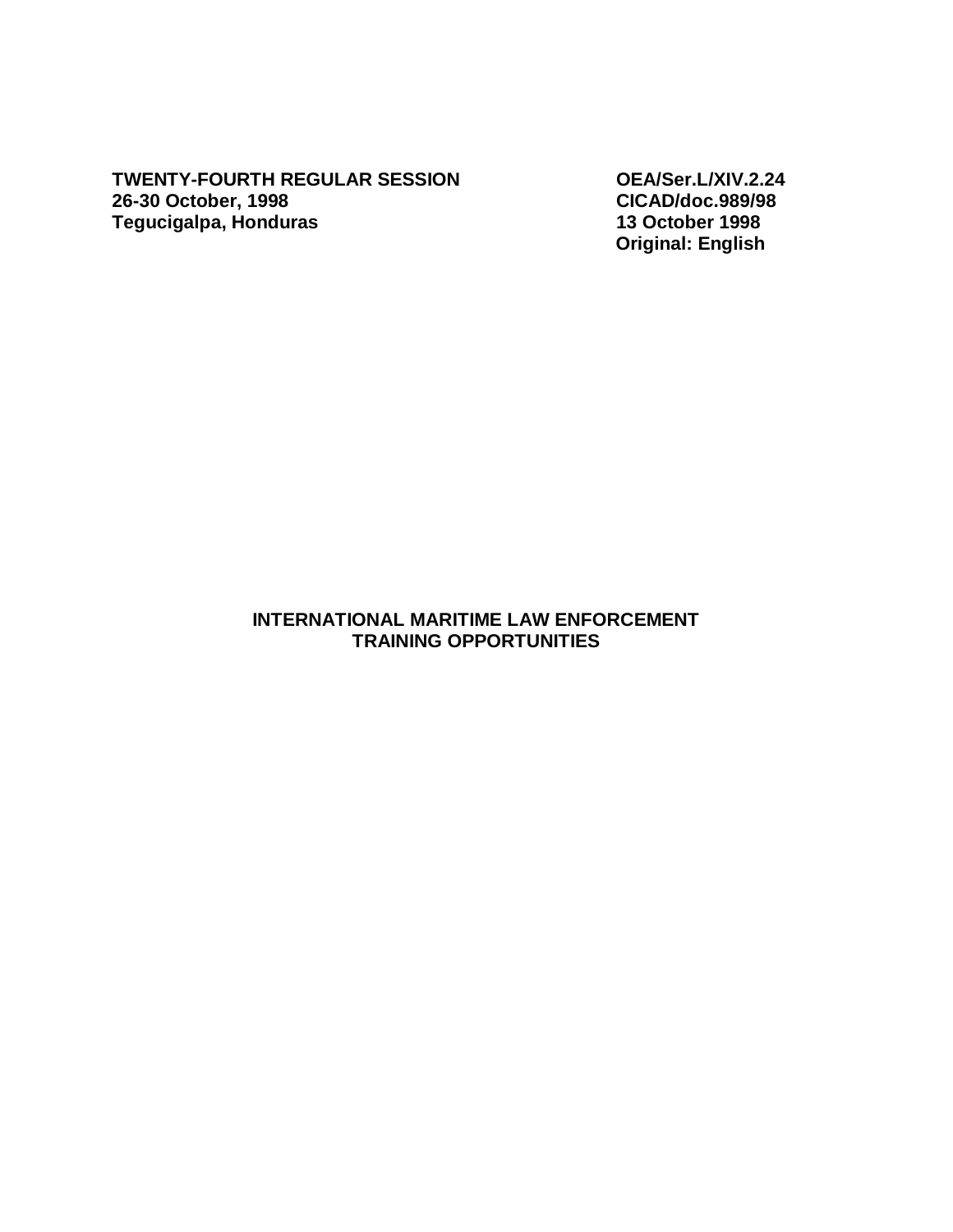

#### **ORGANIZATION OF AMERICAN STATES INTER-AMERICAN DRUG ABUSE CONTROL COMMISSION**

**FIRST INTER-AMERICAN MEETING OEA/Ser.L/XIV.4 ON ANTIDRUG MARITIME CICAD/MAR-PE/doc.18/98 add.2 COOPERATION** 2 March 1998<br> **COOPERATION** 2 March 1998<br> **Cooperation** 2 March 1998 **(Group South America) September 8-10, 1997 Lima, Peru** 

## *INTERNATIONAL MARITIME LAW ENFORCEMET TRAINING OPPORTUNITIES*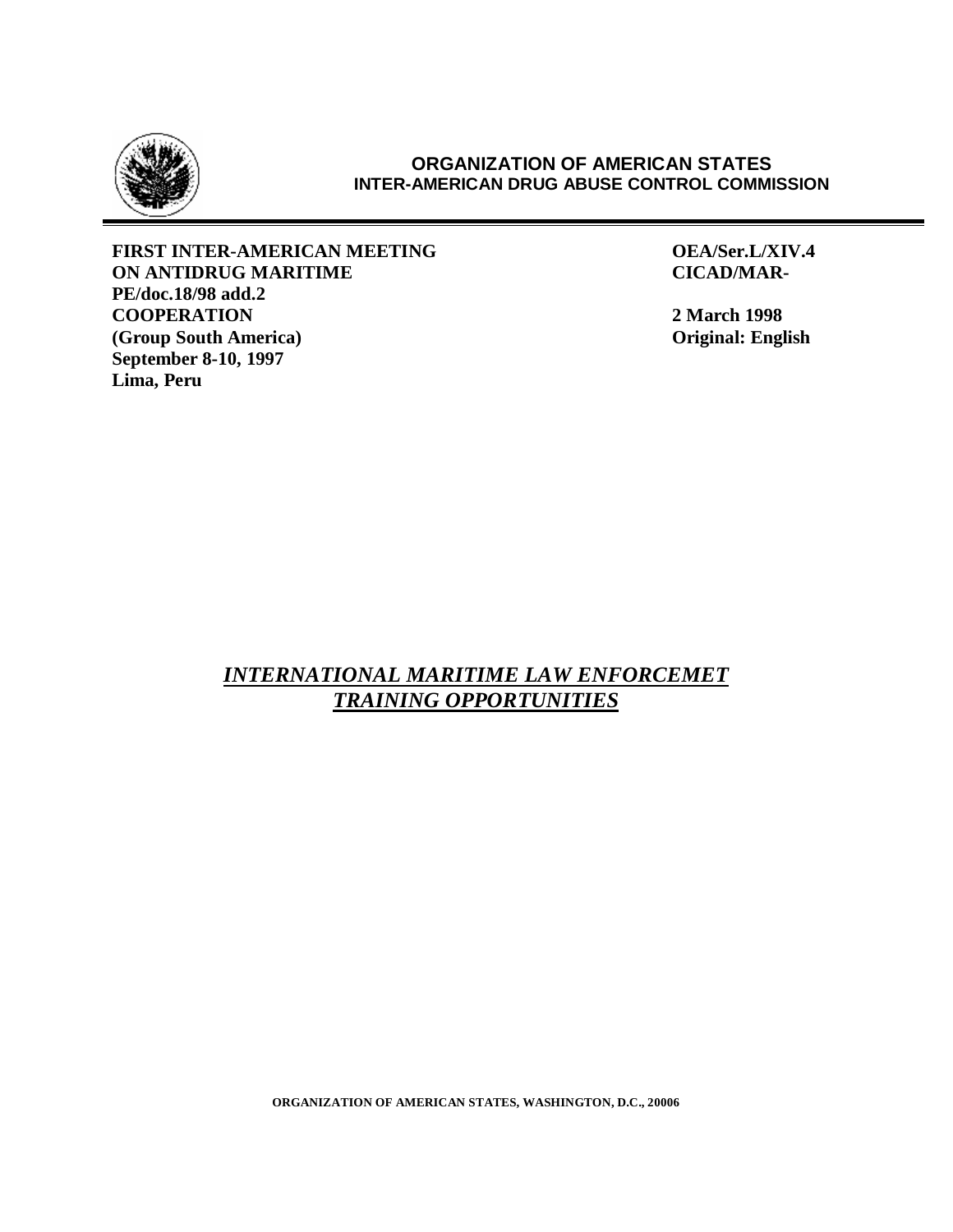# *CONTENTS*

|                             |                                                                                                                                             | Page |
|-----------------------------|---------------------------------------------------------------------------------------------------------------------------------------------|------|
|                             |                                                                                                                                             |      |
|                             | Maritime Law Enforcement (Anti-Narcotic) – Operations Planning/                                                                             |      |
|                             |                                                                                                                                             |      |
|                             |                                                                                                                                             |      |
|                             |                                                                                                                                             |      |
|                             | Maritime Law Enforcement Joint Boarding Officer (Anti-Narcotic) Course 4                                                                    |      |
|                             |                                                                                                                                             |      |
|                             |                                                                                                                                             |      |
|                             |                                                                                                                                             |      |
|                             |                                                                                                                                             |      |
|                             |                                                                                                                                             |      |
|                             |                                                                                                                                             |      |
|                             |                                                                                                                                             |      |
|                             |                                                                                                                                             |      |
| <b>Contact Information:</b> | Commandant (G-OPL), US Coast Guard HQ<br>2100 2 <sup>nd</sup> Street S.W. Washington, D.C.20593<br>Tel: (202) 267-1890 Fax: (202) 267-4082  |      |
|                             |                                                                                                                                             |      |
| <b>Contact Information:</b> | <b>HM Customs and Excise</b><br><b>International Assistance Division</b><br><b>New King's Beam House</b><br>22 Upper Ground, London SE1 9PJ |      |

**Tel: 44 (0) 171-865-5712 Fax: 44 (0) 171-865-5815**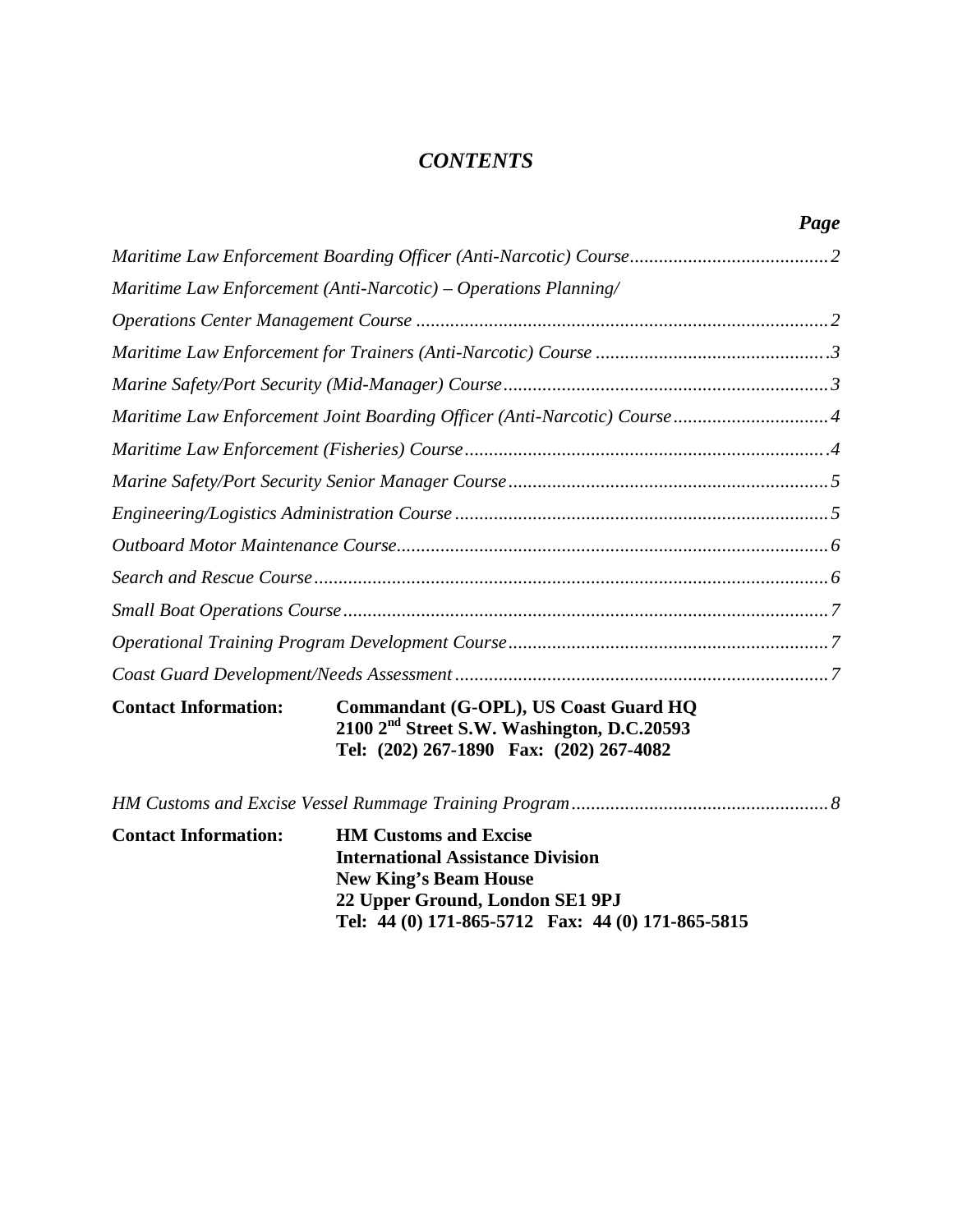# **US COAST GUARD MOBILE TRAINING TEAM COURSE OFFERINGS**

### **Maritime Law Enforcement Boarding Officer (Anti-Narcotic) Course**

**Course Description:** The course consists of 2 days of classroom instruction followed by three days of practical exercises. Classroom subjects include intelligence gathering, interviewing and interrogation, hidden compartments, crime scene processing, boarding procedures, narcotics identification, and an introduction to defensive tactics. Practical exercises are designed to reinforce classroom material by giving each student an opportunity to apply classroom theory. The course is tailored to specific needs and previous training experience.

**Prerequisites:** Students must currently be assigned to maritime law enforcement duties, but possess only entry-level knowledge (ideally less than 50 boardings within last year). This training also requires provision of the host country of: 1) a classroom for instruction, 2) a  $30 -$ 50-foot boat for practice boardings, 3) narcotics for testing (e.g. cocaine, marijuana, etc.) and 4) a gym or outside area suitable for exercise.

**Duration:** 1 Week

# **Maritime Law Enforcement (Anti-Narcotic) – Operations Planning/ Operations Center Management Course**

**Course Description:** The course is designed to train officers with patrol planning and supervisory responsibilities, including patrol boat commanding officers and regional planners. This course activity is intense, with students devising a counter smuggling operations plan. Classroom instruction includes: international law, narcotics smuggling trends and tactics, patrol tactics and planning, and stress management. Exercises include counter smuggling table top exercise and crisis management. This course can be tailored for a general counter smuggling emphasis rather than strictly counter-narcotics if desired.

**Prerequisites:** Students should be currently assigned to maritime law enforcement duties in a medium to high level supervisory position, with multi unit responsibilities as operational commander or regional coordinator. This training requires that the host nation provide two classrooms for instruction.

**Duration:** 3 to 5 Days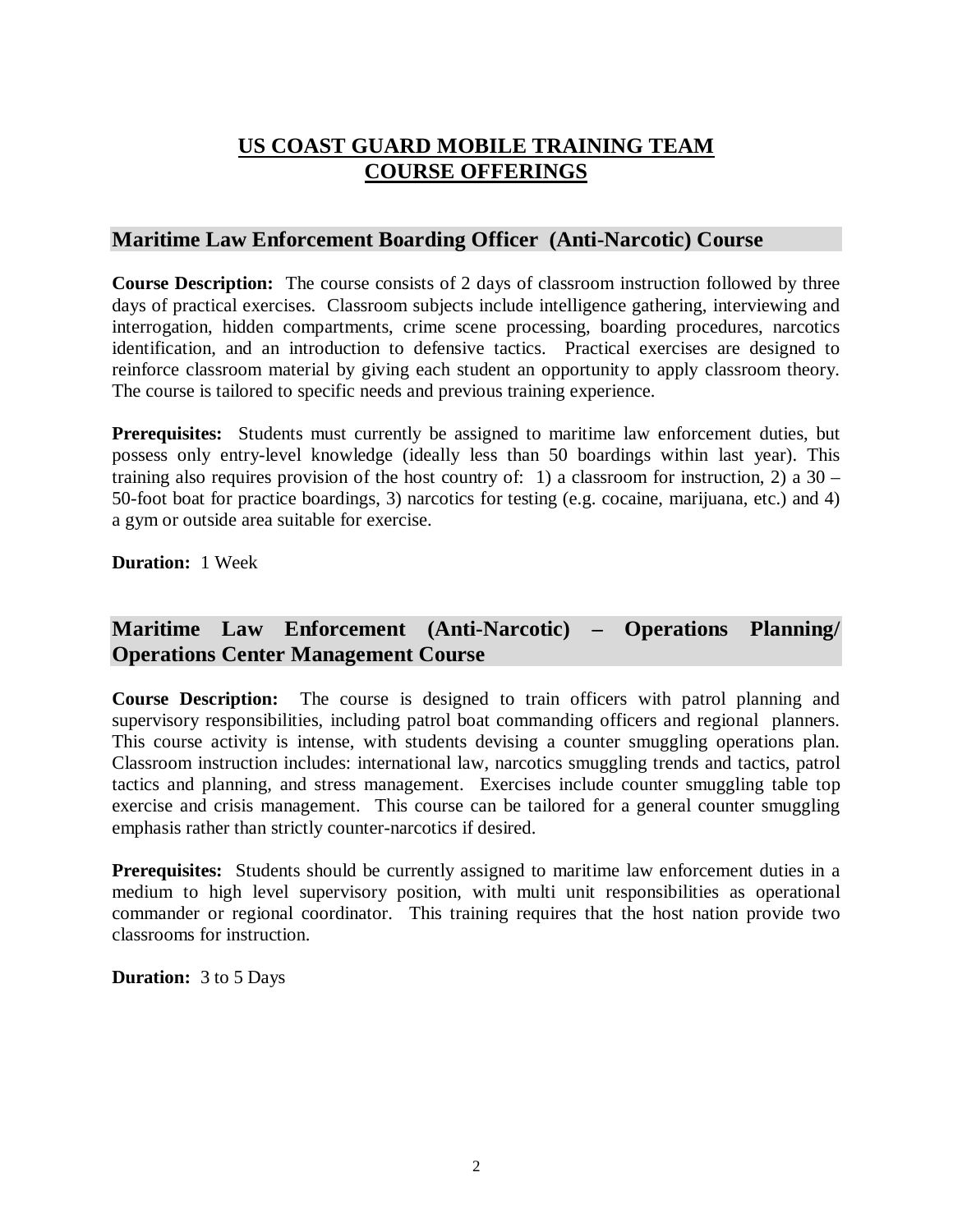## **Maritime Law Enforcement for Trainers (Anti-Narcotic) Course**

**Course Description:** The course is designed to instruct students on how to effectively train others in maritime law enforcement. Students in this course are taught techniques for basic maritime law enforcement; course work includes instructional development, logistics, adult learning theory, psychomotor skill training, and role-playing. This course can also be tailored to an emphasis on fisheries enforcement.

**Prerequisites:** Students must currently have maritime law enforcement training responsibilities. Students must be prior graduates of the Maritime Law Enforcement Boarding Officer course (P319100). This training also requires provision by the host country of: 1) a classroom for instruction, and 2) a 30 – 50-foot boat for practice boardings.

**Duration:** 1 Week

## **Marine Safety/Port Security (Mid-Manager) Course**

**Course Description:** This training is targeted toward mid-level managers. The Coast Guard instructors provide technical assistance, marine safety/port security specific training in a series of training modules tailored to the target audience. This course also presents an overview of midmanagement issues which relate to marine safety and port security. Through this training, the training team shares maritime safety and port security technical expertise with developing countries; and promotes the harmonization of maritime safety and security standards.

**Prerequisites:** Students must currently be serving in a maritime safety or port security capacity at the mid-manager level. It is important that the appropriate student population be identified. The host country must provide 1) a classroom for instruction, 2) if necessary, an appropriate cargo vessel for practice boardings.

**Duration:** 1-2 Weeks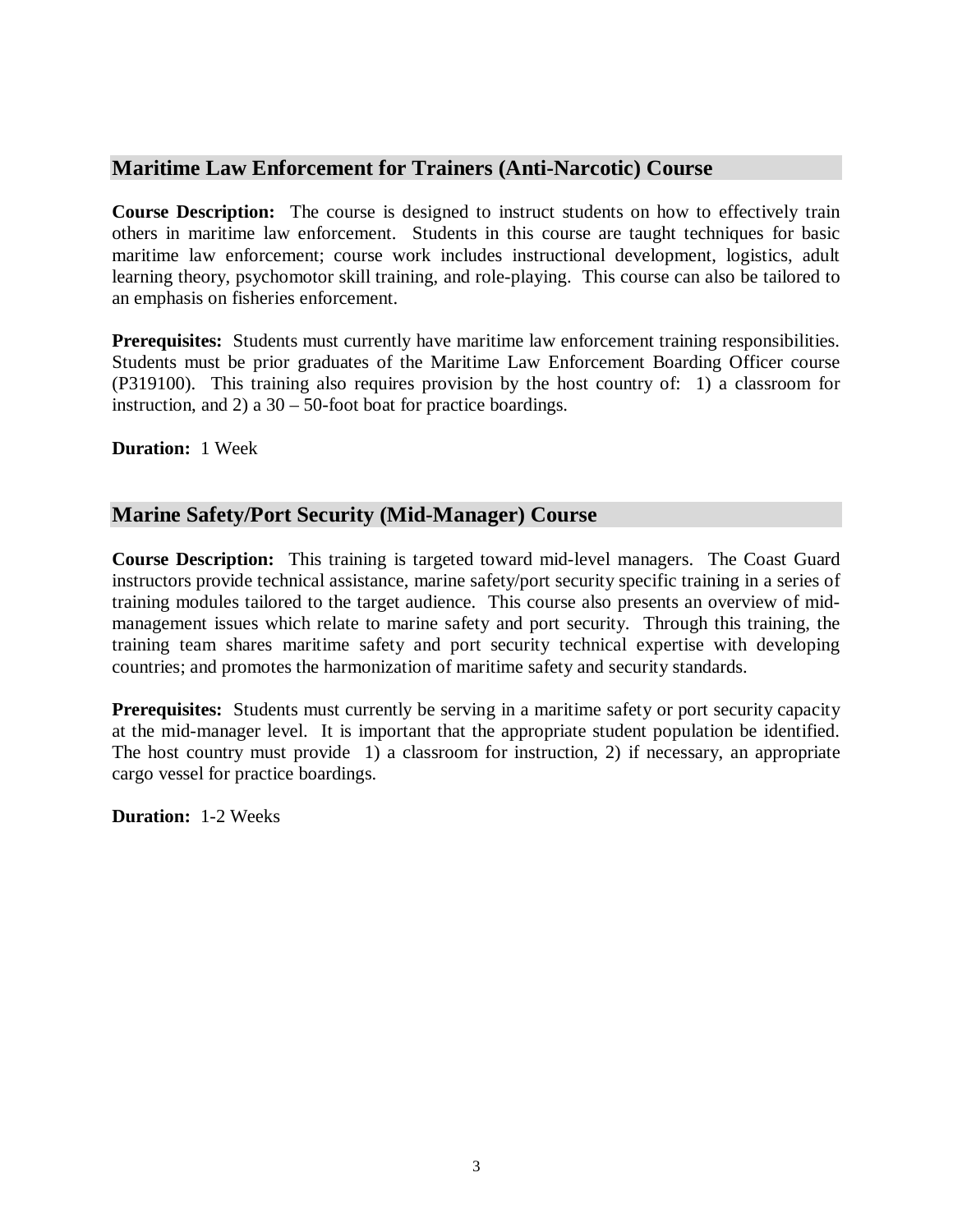### **Maritime Law Enforcement Joint Boarding Officer (Anti Narcotic) Course**

**Course Description:** The course is instructed by 2 USCG instructors and 2 host nation instructors who have graduated from Maritime Law Enforcement for Trainers (P319102). It is the same course as Maritime Law Enforcement Boarding Officer (P319100) which consists of 2 days of classroom instruction followed by three days of practical exercises. Classroom subjects include intelligence gathering, interviewing and interrogation, hidden compartments, crime scene processing, boarding procedures, narcotics identification, and an introduction to defensive tactics. Practical exercises are designed to reinforce classroom material by giving each student an opportunity to apply classroom theory. The course is tailored to specific needs and previous training experience.

**Prerequisites:** Students must currently be assigned to maritime law enforcement duties, but possess only entry-level knowledge (ideally less than 50 boardings within last year). Joint instructors must be currently assigned to maritime law enforcement training duties. This training also requires provision by the host country of: 1) a classroom for instruction, 2) a  $30 - 50$ -foot boat for practice boardings, 3) narcotics for testing (e.g. cocaine, marijuana, etc.), and 4) a gym or outside area suitable for exercise.

**Duration:** 1 Week

#### **Maritime Law Enforcement (Fisheries) Course**

**Course Description:** The course is designed to instruct students on proper techniques for effectively enforcing fisheries laws. Course curriculum includes operational planning, authority and jurisdiction, fish and fishing vessel identification, boarding procedures, hidden compartments, and use of force.

**Prerequisites:** Students must currently have fisheries law enforcement responsibilities. This training also requires provision by the host country of: 1) a classroom for instruction, and 2) a 30 – 50-foot boat for practice boardings.

**Duration:** 1-2 Weeks

## **Marine Safety/Port Security Senior Manager Course**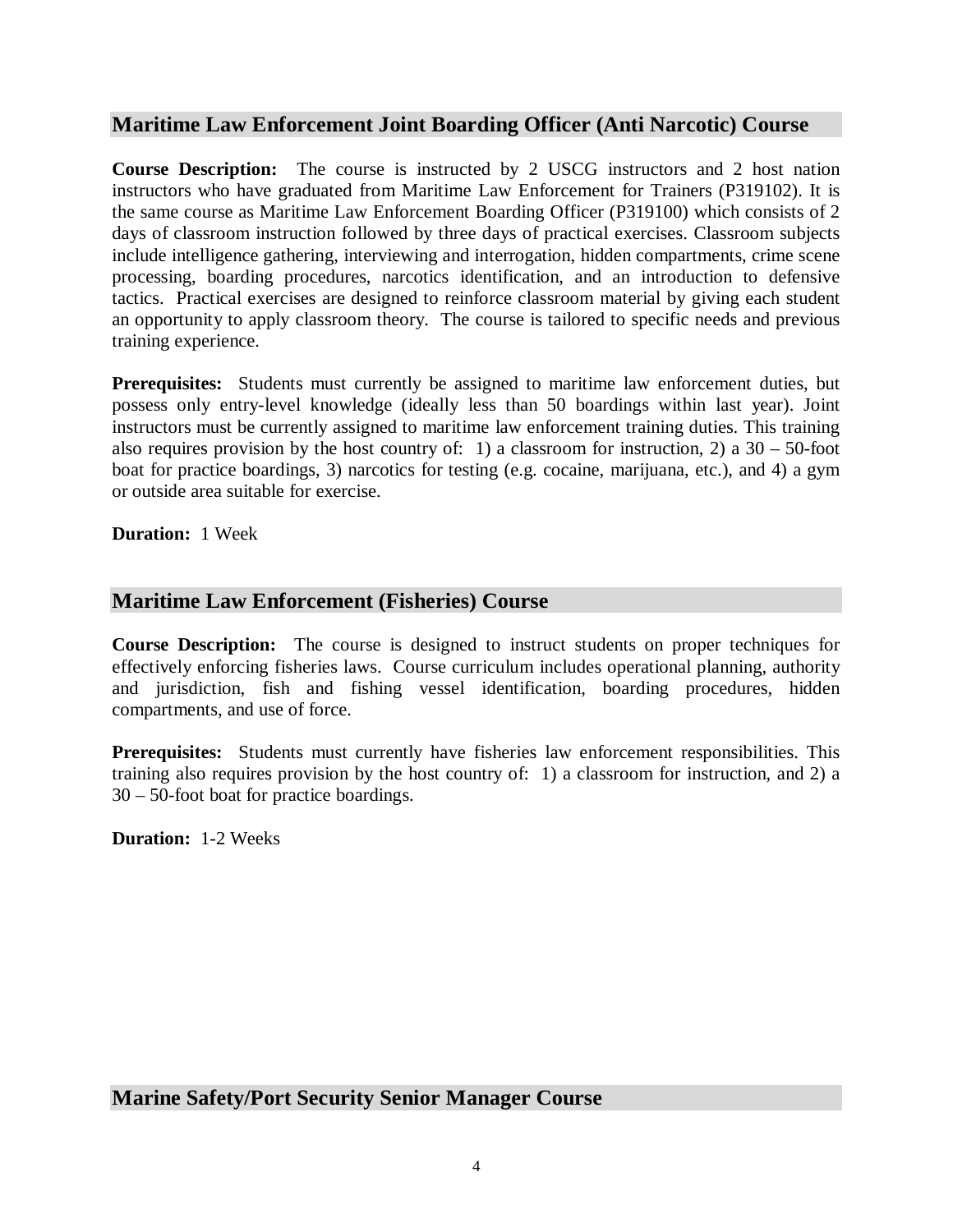**Course Description:** The course is targeted toward senior managers and policy makers. The International Training Division (ITD) provides technical assistance, marine safety/port security specific training in a series of training modules based on identified needs. This course also presents an overview of senior level issues which relate to marine safety and port security. Through this training, the ITD shares maritime safety and port security technical expertise with developing countries; and promotes the harmonization of maritime safety and security standards.

**Prerequisites:** Students must currently be serving in a maritime safety or port security capacity at the senior manager level. It is important that the appropriate student population be identified. The host country must provide 1) a classroom for instruction, 2)if necessary, an appropriate cargo vessel for practice boardings.

**Duration:** 1-2 Weeks

# **Engineering/Logistics Administration Course**

**Description:** The purpose of this team is to assess and assist a country in the development of an engineering and logistics support network to support maritime operations of coast guard like organizations. It does not provide training in practical maintenance procedures, but encourages the development of a planned preventive maintenance and logistics support system.

**Prerequisites:** None

**Duration:** 1 Week

**Outboard Motor Maintenance Course**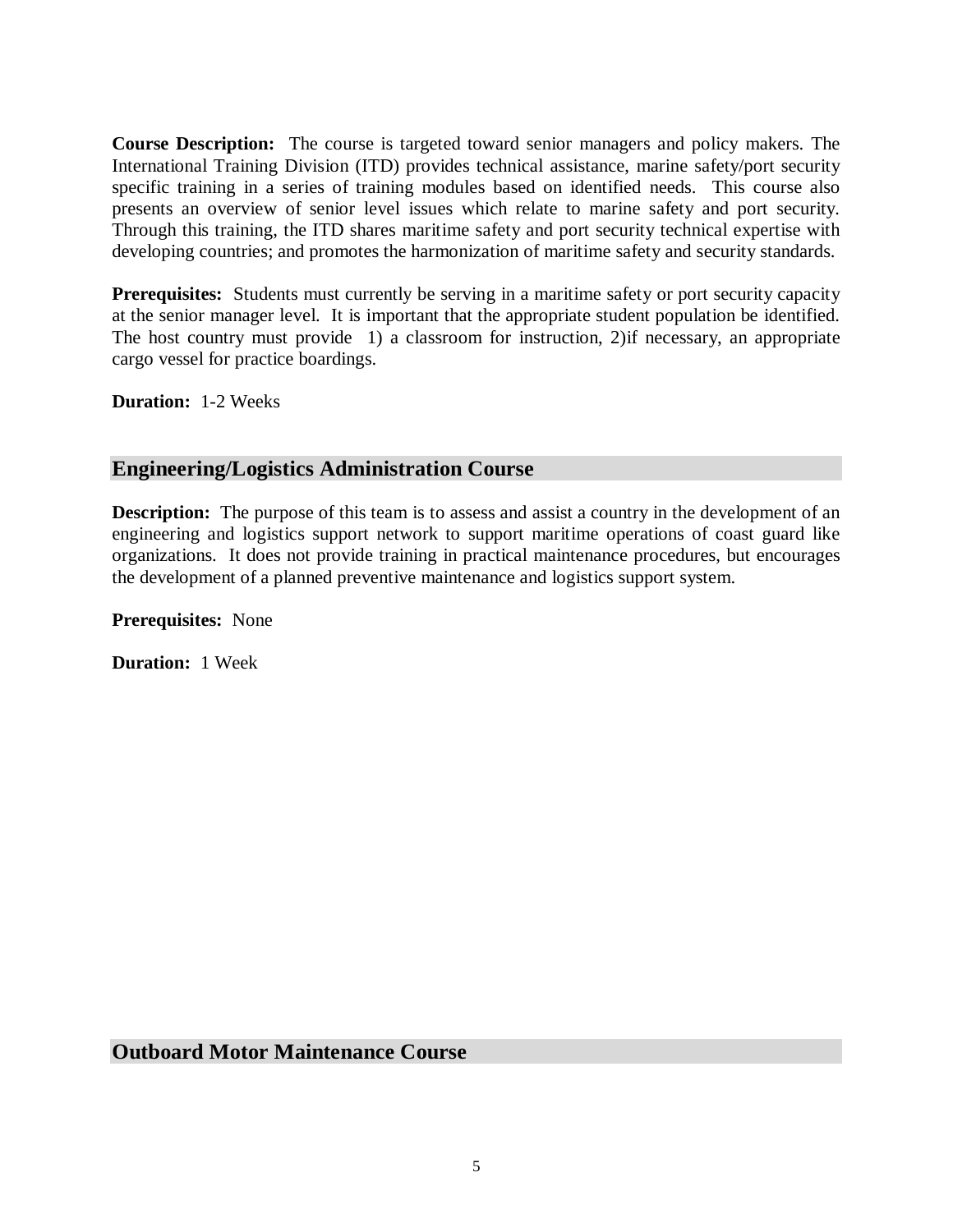**Description:** The course teaches basic preventive maintenance and advanced troubleshooting techniques for outboard boat engines. Following instruction, each student is allowed to practice the techniques on the host country's engines. The course is designed for OMC outboard motors, but can be modified for other varieties as well. The type of motor used by the host country must be specified. Generally, two instructors are deployed.

**Prerequisites:** None

**Duration:** 1 Week

#### **Search and Rescue Course**

**Description:** The course instructs students on how to prepare, organize, and implement search and rescue operations. Course curriculum includes initial actions, mission organization, water currents, public information and documentation, search patterns, decision-making, and case study analysis. The course will be tailored to host nation needs and resources.

**Prerequisites:** Students must currently have search and rescue responsibilities. This training also requires provision by the host country of a classroom for instruction. Training may also include underway training exercises.

**Duration:** 1-3 Weeks

#### **Small Boat Operations Course**

**Description:** The purpose of the course is to provide is to familiarize students with the procedures to be followed for the safe and effective operation of small boats (less than 50 ft.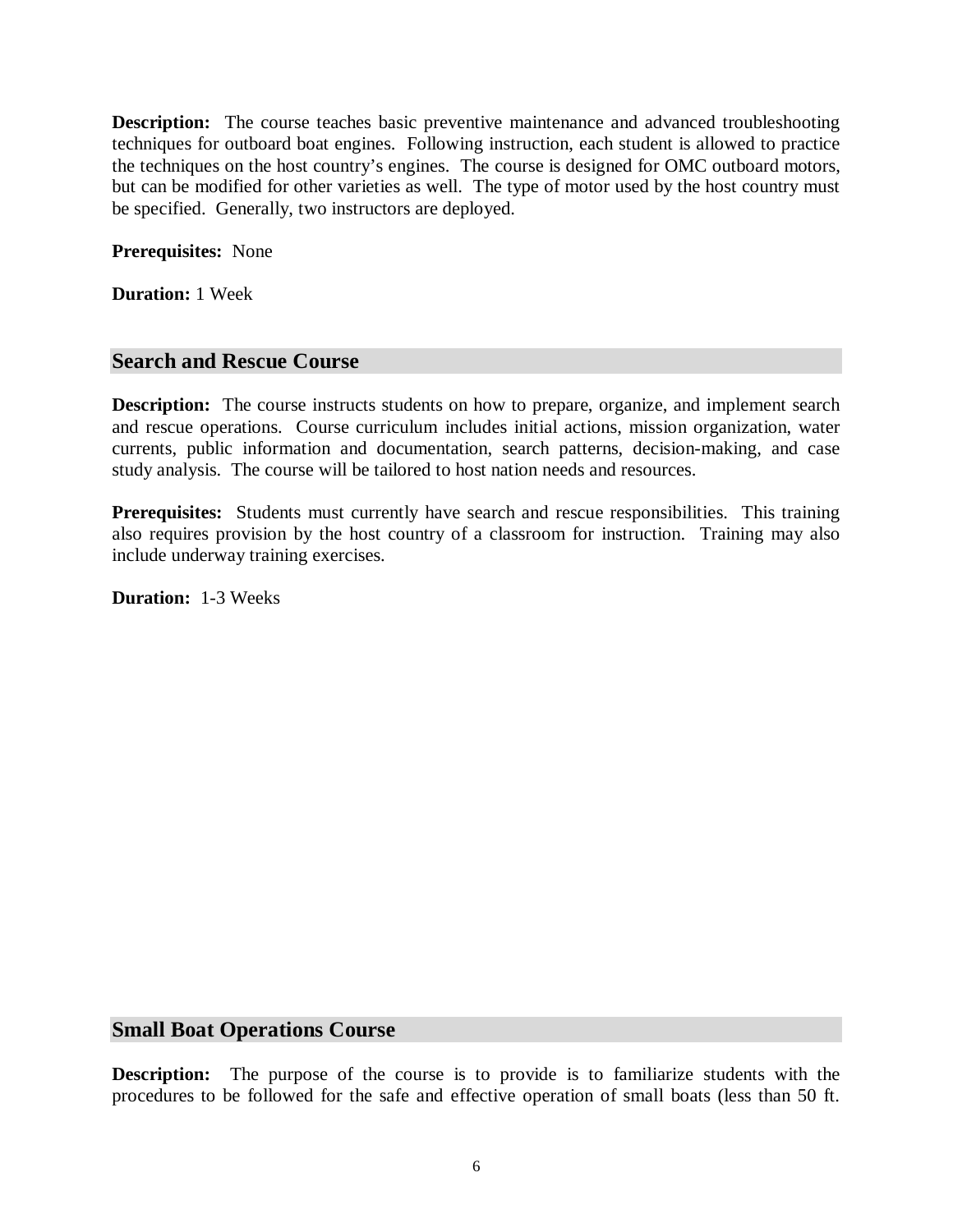length). Course content will be tailored to meet requesting countries needs and desires. Possible course topics include deck seamanship, marlinspike seamanship, navigation rules, towing, firefighting, and engineering casualty control.

**Prerequisites:** None

**Duration:** 1-2 Weeks

## **Operational Training Program Development Course**

**Description:** The purpose of this team is to assist in the development of a nation's small boat training program utilizing the host nations assets. It is based on the US Coast Guard's boat crew training program, which establishes job oriented skill requirements for boat crew personnel. These requirements are based on the practical application of various maritime skills necessary for safe and effective boat operations in support of any appropriate mission. Following this training, a country should have a blueprint for a host nation boat crew training program.

**Prerequisites:** None

**Duration:** 1 Week

## **Coast Guard Development/Needs Assessment**

**Description:** This team will assist a country in achieving national maritime goals in non-defense areas within the U.S. Coast Guard's areas of expertise. The team is composed of experts from the various Coast Guard operation programs who will share their expertise and make recommendations for enhancement of the host nation's organization.

# **HM CUSTOMS AND EXCISE VESSEL RUMMAGE TRAINING PROGRAM**

**Vessel Search Course**